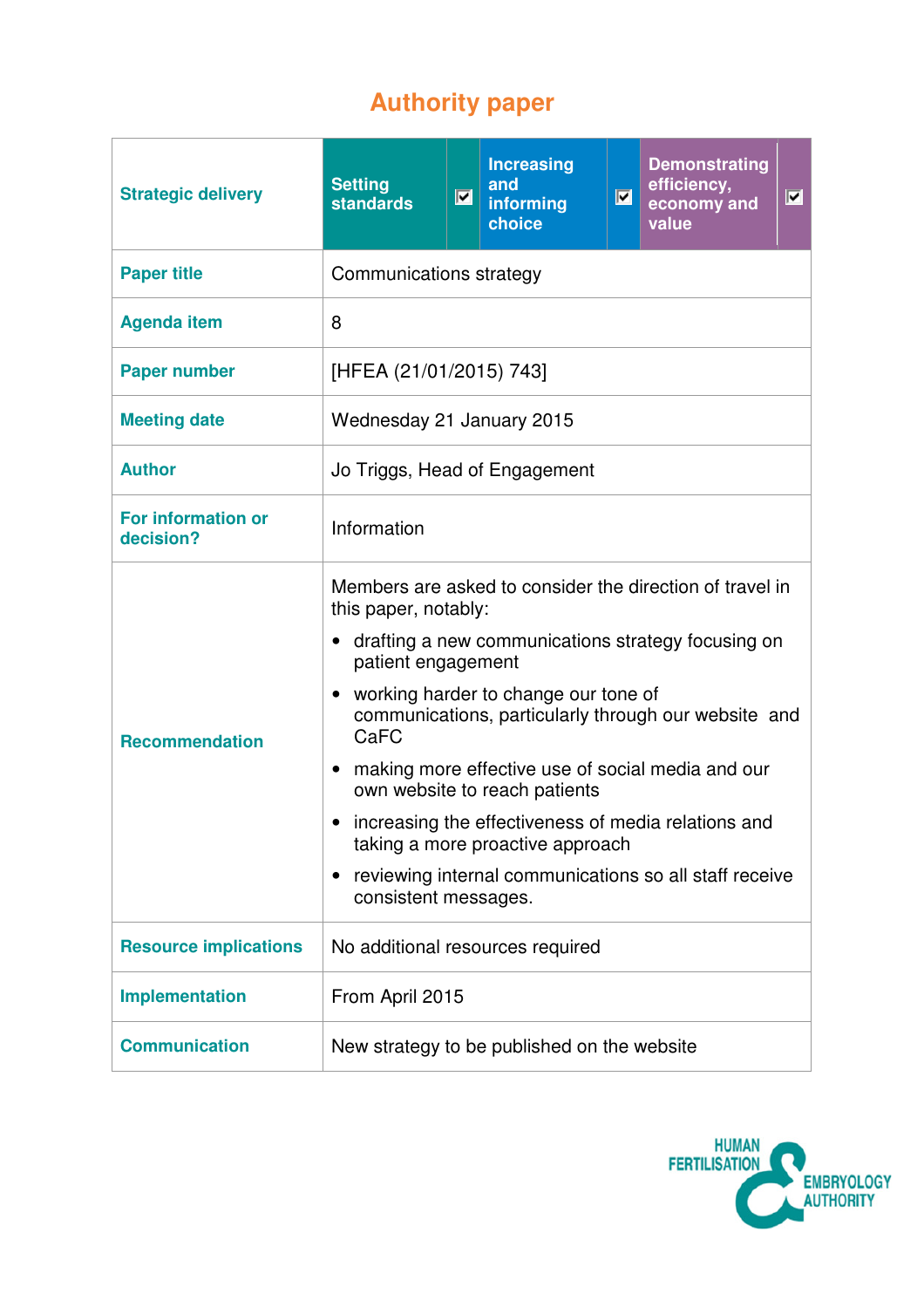| <b>Organisational risk</b> | Medium |
|----------------------------|--------|
| <b>Annexes</b>             | None   |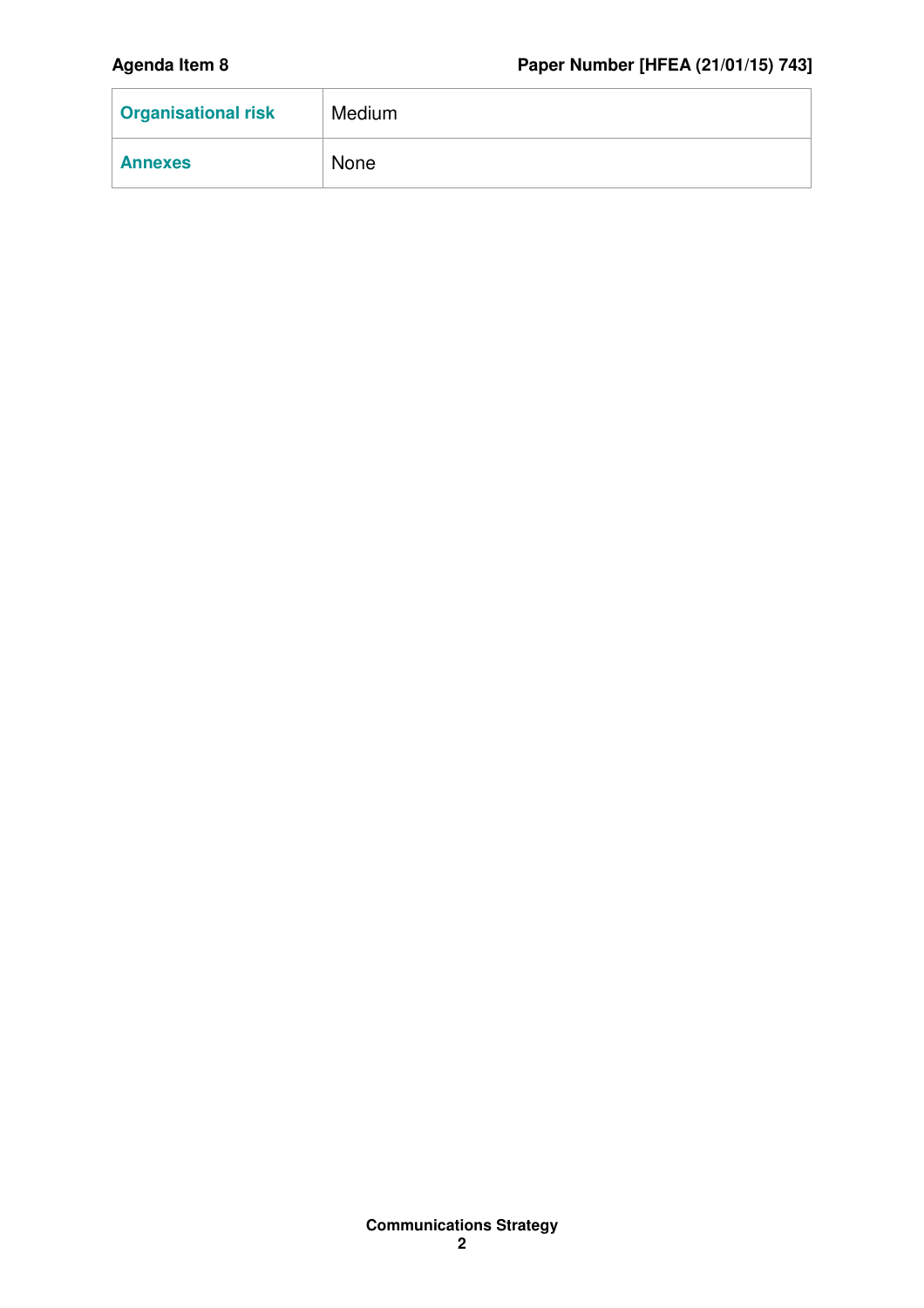# **1. Introduction**

- 1.1. The purpose of this paper is twofold: to provide an evaluation of how we have performed against the objectives in the previous communications strategy; and to make recommendations on how we should adapt our approach over the next two years to meet the objectives in the 2014 -2017 corporate strategy.
- 1.2. Our existing communications strategy was published in 2013, before our corporate strategy was developed. With the new corporate strategy in place, this is the right time to review our approach to engaging with patients, professional stakeholders, staff and the media.
- 1.3. The recommendations in the McCracken review informed much of our existing communications strategy, focussing primarily on how we engage with professional stakeholders. Whilst there is still work to do in this area, our relationship with clinic staff and with professional stakeholder organisations has improved markedly.
- 1.4. In thinking about our new communication strategy we also need to acknowledge the direction set by the Information for Quality (IfQ) programme which commits us to new website in 2015/16. The new site will not only look different but will also provide us with new ways of engaging with our stakeholders. This paper builds on that direction of travel. We recommend that the new communication strategy, which will be drafted following the Authority's discussions, should focus much more on communications with patients.

# **2. How have we done so far?**

- 2.1. Our ambitions in our existing communications strategy can be summarised as:
	- Changing our tone and personality
	- Improving relationships with stakeholders
	- Enhancing awareness of the HFEA
	- Understanding the patient experience

### **Changing our tone and personality**

- 2.2. We wanted to change our tone of voice in written communications in order to make us appear more open, transparent and approachable. Without losing the need to be authoritative and firm at times, our aim was to use our communications channels to shift the perception of the HFEA as a rather faceless organisation, thereby enhancing our personality.
- 2.3. We have made some improvements in this area, particularly in press statements and in our digital communications with clinics and with the public, especially via Twitter. However, we still have some way to go. We have yet to redraft the content of our website which, if done well, will radically change our tone of voice. We have just published a house style guide, which helps staff to use crisper, patient-friendly language.This will take some time to bed in.

### **Improving relationships with stakeholders**

2.4. We have made really good progress in improving relationships with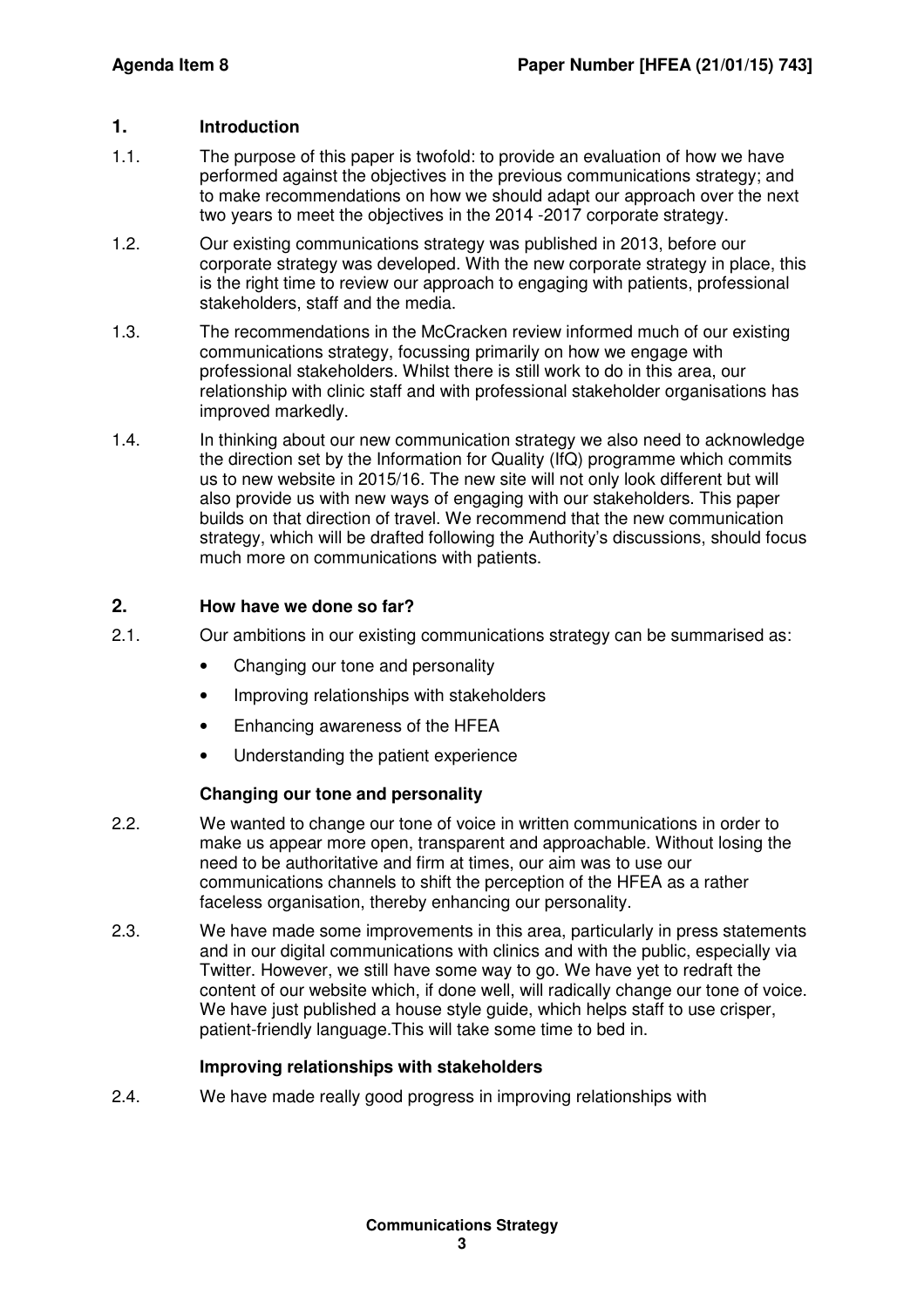stakeholders, particularly professional groups and clinic staff. By reinstating our annual conference, running a number of workshops for clinics and by attending more conferences, we have made relationships more productive and are getting better engagement from professional stakeholders and patient representatives, as evidenced by the strong interest in our strategy consultation in spring 2014.

2.5. Our workshops on consent and multiple births, which took place in late 2014, were well received: 85% of attendees said the workshops met their aims.

### **Enhancing awareness of the HFEA**

- 2.6. The number of people using our website and following us on Twitter continues to grow. The number of unique visitors to the HFEA website increased by 41% from 2013 to over 1,255,000 in 2014. Meanwhile, the number of followers on Twitter increased by 27% over the year to 1,943.
- 2.7. However, we are yet to make real progress in raising awareness of the HFEA. In saying this we need to understand why this is important. Enhancing the awareness of the HFEA is not an end in itself; it matters because of the important role we play in the decisions of our two principal audiences: patients and professional stakeholders. For example, during the user research for the website redevelopment, we found that patients are not aware of the HFEA at the beginning of fertility treatment and often say that they would have benefitted from receiving our information earlier in their research. This is something we want to address through more patient leaflets in clinics, increasing the distribution of Getting Started (we have just published a new edition and will redesign it in 2015) and through a higher profile at shows and exhibitions. Having a redesigned website and increasing our use of social media will also help to address this.

# **Understanding the patient experience**

- 2.8. We carried out focus groups and surveys of patients in 2014, as part of our strategy consultation and research for the website redevelopment. From this, we know that patients are hungry for impartial information and are keen to hear the views of other patients.
- 2.9. The redevelopment of the website and, in particular, Choose a Fertility Clinic (CaFC), will be our main method for meeting these needs. Information which better reflects a patient's journey through treatment and a much improved clinic search tool with patient feedback included, will really help to address this. During 2015, we will also review our approach to gathering patient feedback during inspection, making sure that clinics act on that feedback as part of their drive to improve their services for patients.

# **3. The way forward for communications and engagement**

- 3.1. Our approach to communications in 2015-17 will focus more explicitly on engaging with patients, as set out in our strategy. Our 'brand' and personality should reflect this. We want to be perceived by patients as:
	- having a personality not being a faceless organisation
	- being an organisation that puts patients first and listens to them
	- being an organisation that has its finger on the pulse of the fertility sector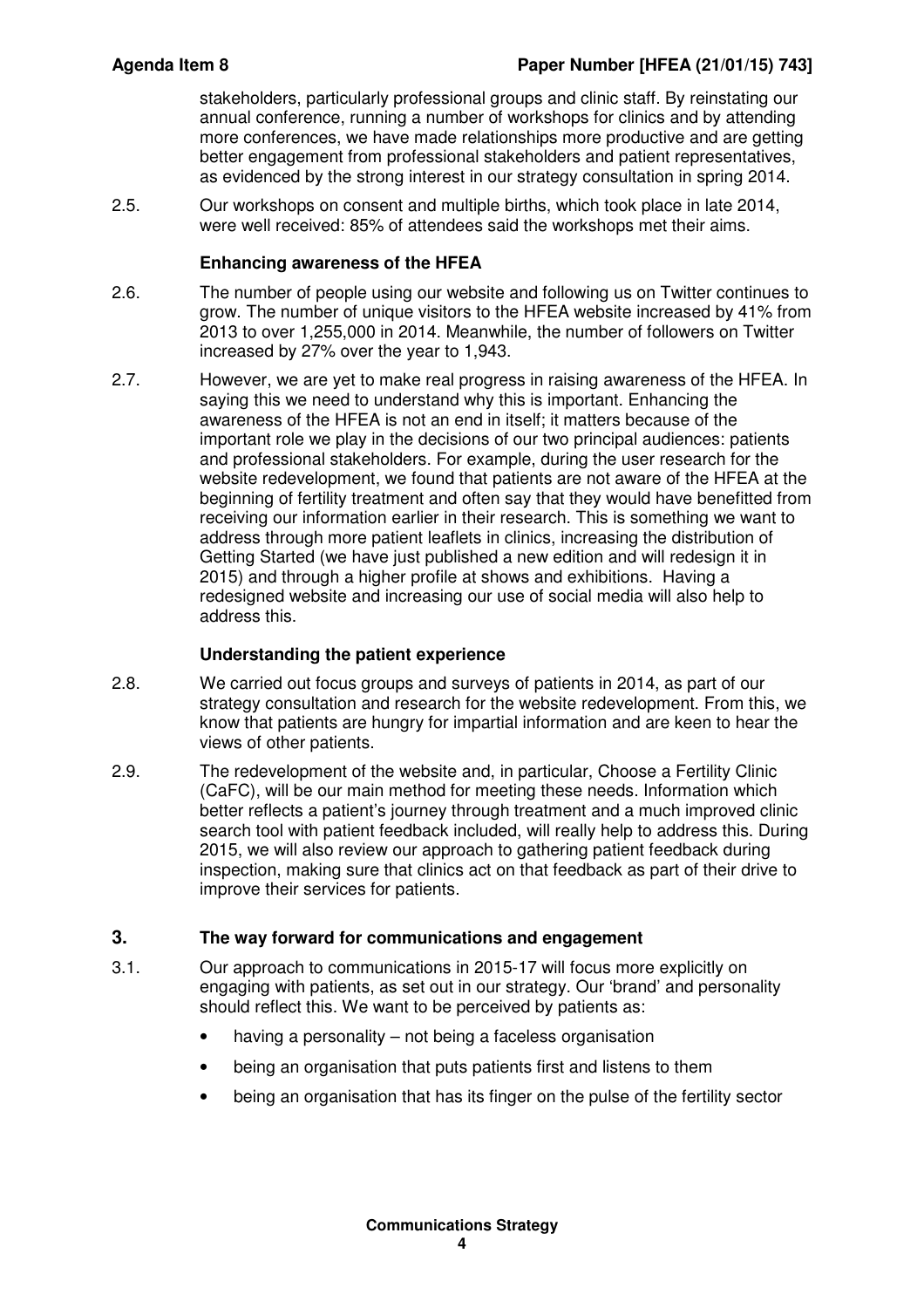- being an organisation that is professional and knowledgeable at all times
- being an organisation whose written materials are accessible and clear/easy to understand.
- 3.2. This will mean:
	- working harder to change our tone of communications, particularly through our website and CaFC
	- making more effective use of social media and our own website to reach patients
	- increasing the effectiveness of media relations and taking a more proactive approach
	- restructuring internal communications to ensure all staff receive consistent messages
- 3.3. In these times of austerity when budgets are tight it is important to note that a new approach to communications does not mean additional investment, but better use of existing channels and resources. The communications channels have already been streamlined to reduce time spent on producing expensive print publications and to encourage more people to access information digitally. The communications team has the required skillset to deliver a new communications strategy.

# **4. Engaging with patients**

4.1. The corporate strategy states that 'patients are at the centre of what we do' therefore our communications should have a particular focus on this group. We can do this through the following channels:

### **Website**

4.2. We know from evaluation that our website is well used, with 1,255,000 unique visits during 2014 (an increase of 41% on the previous year). The website needs to be the shop window for the HFEA and signpost patients to easily accessible information, both on the site and via the CaFC tool. As noted above, it has already been agreed as part of the IfQ programme that there will be a new website that better meets the needs of patients and other key stakeholders. The website must interact with other communication channels, especially social media and the content must always be current. The website should reflect our 'brand', house style and tone of the HFEA. Greater use should be made of video on the website and a YouTube account should be instigated.

# **Social media**

- 4.3. The majority of patients accessing fertility treatment are in the age group 18-40 which is the main audience for social media. Social media allows people to access up to date information from a variety of sources.
- 4.4. The effective use of social media, such as Twitter is being encouraged for civil servants and has featured prominently in a number of public sector media articles. Effective use of Twitter can address many of the objectives of how we want to be perceived by stakeholders as it:
	- is instant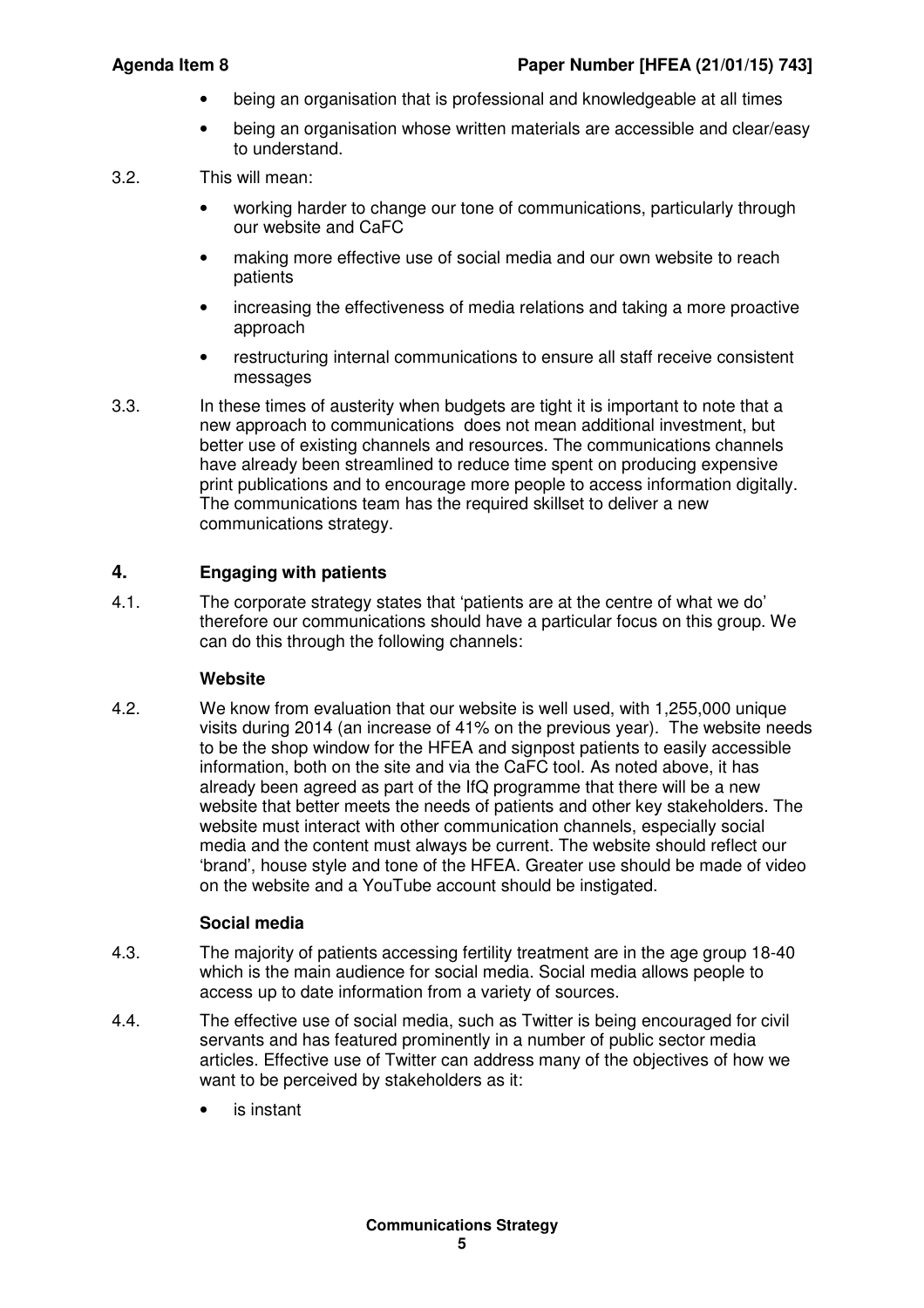- allows you to reach your audience
- breaks down boundaries and hierarchies
- creates a buzz around events
- is a gateway to all kinds of information
- allows you to adopt a warmer, more humane, tone.
- 4.5. At present our use of Twitter, although increasing, is episodic and lacks the kind of informal ongoing conversation which is arguably the defining quality of the medium. We need to increase the number of tweets from the HFEA and adopt a new approach where members of SMT, and maybe the Authority, more regularly tweet and engage in relevant debate. Such an approach would also promote the human side of the HFEA and 'break down boundaries and hierarchies'. We should also look to include photographs with tweets wherever possible. The communications team will continue to lead our Twitter activity, but will work across the organisation to ensure we are using this channel effectively to cover all areas of the Authority's work.
- 4.6. Whilst Facebook is not so useful for the HFEA as an organisation, it is useful to promote events, campaigns and consultations. This should be managed by the communications team and can be very effective in linking to items on the website, in the media etc.
- 4.7. The introduction of blogs is also recommended to help break down boundaries and hierarchies. This is increasingly used across the public sector – for example the CQC use blogs on their website which are provided by a range of staff from the executive team to inspectors. Blogs could convey a range of information and should be used internally and externally.

#### **e update**

- 4.8. This is a general newsletter aimed more at the public and patient audience rather than professionals so it needs to be written in a more friendly and informative way and look appealing to read. It contains a round-up of news stories that have already been used in other publications. Some suggested areas for improvement:
	- to increase the length of the introduction from the CEO to provide space for wider reflections on the work of the HFEA, the fertility/health sector and perhaps broader public sector themes
	- to review the content to ensure it reflects our brand and tone.

### **Shows and exhibitions**

4.9. We should continue to attend national events such as the Fertility Show and Alternative Parenting Show to continue to raise our profile and engage with stakeholders. These are important events for engaging with patients.

### **Patient feedback**

4.10. Our corporate strategy commits us to finding ways to better hear the voice of the patient. Such ambition can also be seen elsewhere in health (eg NHS Friends and Family test) and across the public sector more widely. Our thinking on this issue is most developed in the context of the IfQ programme, where it is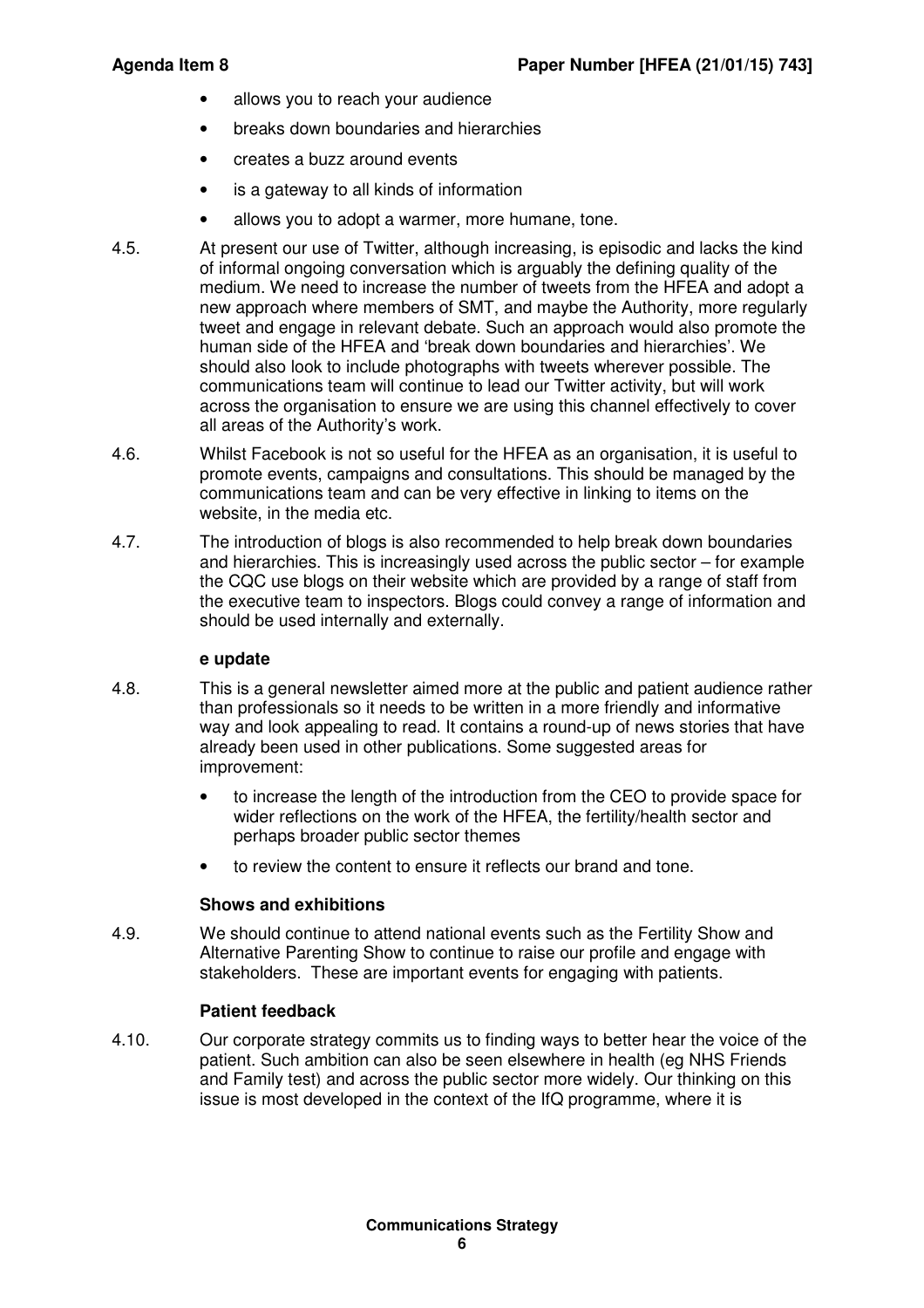recommended that patient feedback should be provided through the new CaFC portal, using the question of "Would you recommend this clinic?" via a star rating. The average rating, the number of people responding and the number of cycles the clinic carried out must also be provided. It is recommended that patients are able to choose from a number of HFEA-generated statements to summarise their experience. This could be displayed via a word cloud for each clinic.

# **5. Engaging with professional stakeholders**

- 5.1. The other main audience are professional stakeholders, including clinic staff and primary/secondary care professionals. The website is an important communications tool for these groups and it must contain specific information that relates to the type of information they require. This should be written in a more authoritative tone than public information.
- 5.2. As noted above Facebook is suited to reaching patients and the wider public but it is probably limited in reaching a professional stakeholder audience. The use of LinkedIn is recommended to reach professional stakeholders and there are several good examples of organisations that do that – e.g. the Institute of Social and Economic Research at the University of Essex use LinkedIn to release details of their studies and linking to news items, both of which can be adopted by the HFEA.
- 5.3. As it is the clinics that have the majority of contact with patients, we need to use professionals – as well as our own channels - to reach patients. Whilst there is no requirement for clinics to supply patients with particular information from the regulator, there is a strong appetite amongst clinics for patient information, as evidenced by the interest in Lifecycle materials on donation. We need to expand this area of work to other subject areas.

# **Clinic Focus**

5.4. This is our main communication channel with clinic staff and is well read by professional stakeholders. It is put together by the communications team but the content comes from colleagues across the HFEA. Although it serves a useful purpose, Clinic Focus could be improved by a more strategic approach to the planning of articles.

# **Primary/secondary care professionals**

5.5. When discussing our profile, we often say that it is important to get information into primary and secondary care settings, so that patients are aware early on of their options. In the past, we have done this through leaflets to GPs about the Getting Started guide and have had ambitions to do with more widely. However, this is a tough audience to reach and it is costly to do so. In times of limited resources, we should perhaps focus more on making sure that patients coming into specialist reproductive medicine are well prepared and understand all their options. The most cost effective way of reaching patients before they reach this point is to focus on fertility shows and exhibitions (see 4.9.).

# **Stakeholder groups, events and workshops**

5.6. We should continue to work closely with professional stakeholders through our standing groups, running joint campaigns wherever possible.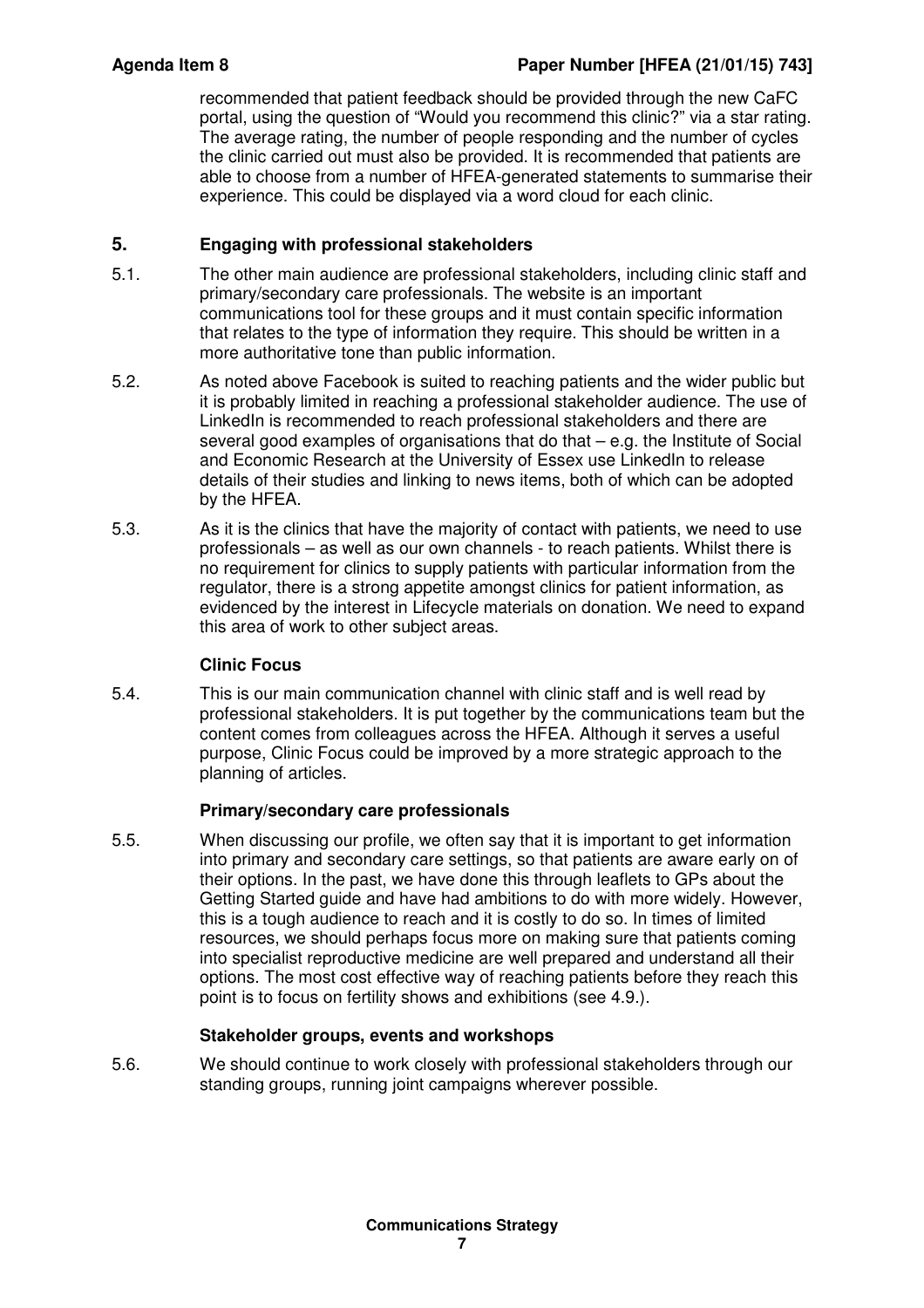5.7. The annual conference is our main opportunity for face-to-face contact with clinic staff and we should continue to prioritise this. The approach should be a mixture of clear messages about what we expect from professionals in helping to put patients at the centre of what we do and workshops to share best practice.

# **6. Media**

- 6.1. Although the media are a communication channel, rather than an audience, it is worth considering media relations specifically**.** Currently media releases are issued to publicise new reports/publications and changes in policy. They are therefore issued relatively rarely and are, unsurprisingly, written with journalists in mind. We will reconsider how we use press releases on the new website, and how we use articles, blogs and tweets to publish news.
- 6.2. Our press office handled approximately 340 media enquiries during 2014. In the same year, the HFEA was referred to 2,025 times, with the majority of these being in national domestic publications (print and online), closely followed by trade and lifestyle magazines including BioNews and New Scientist. We issued 10 press releases in 2014.
- 6.3. Putting the Chair, Authority members and members of SMT forward for media interviews will help to present the human face of the regulator. In turn this will lead to increased awareness of the presence of the HFEA which will promote transparency and better engagement with stakeholders. It is important to reach a wide audience as often fertility patients do not always know they will be needing treatment.

# **7. Internal communications**

- 7.1. Having effective, up to date and easily accessible internal communications channels is essential for any organisation. All staff are a key channel for communicating with our audiences and they need clear communications from the HFEA to help them to do this effectively. There are several different internal communications channels used by the HFEA but it is not evident if all of these are effective and which ones staff use and find the most useful. The results of the staff survey will help in this area.
- 7.2. It is recommended that:
	- a monthly staff brief is issued from CMG or SMT that can be delivered in team meetings to ensure all staff receive consistent messages
	- the format and content of the insider newsletter should be evaluated to ensure it is effective for its audience.

# **8. Measuring effectiveness**

8.1. To ensure a new communications strategy is effective it is important that some metrics are included which can be used to measure this. These will continue to be reported to the corporate management group on a monthly basis with a more detailed report every six months. A communications report should also go to the Authority meeting every six months..